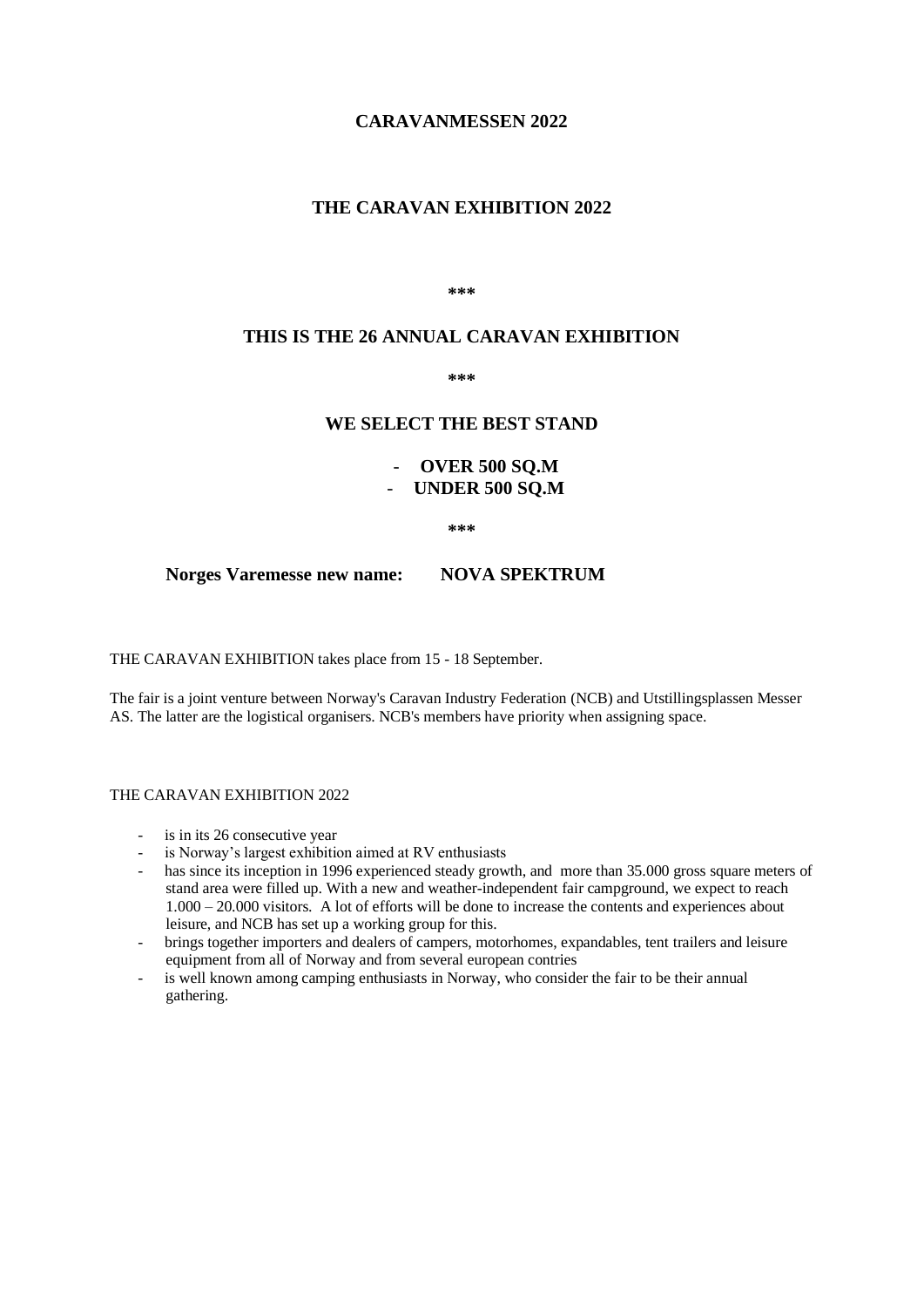Directed by The Norway Trade Fairs we performed market research after the fair in 2019:

#### **Interviews with the exhibitors revealed that:**

- The exhibitors characterize the exhibition as very important for general profiling, and also to connect contact with new customers. It is also important to present and inform about new products and obtain sales/contracts.
- 95,1 % have had public relations that can lead to sale or order, up from 92 % from last show
- 92,7 % have had specific sales during the exhibition, up from 87,5 % from last show
- The exhibitors are very satisfied with the difference among the exhibitors.
- Exhibitors are not satisfied with the number of visitors last time, but the situation with covid-19 can maybe explain some of it. The interviews tell us that in spite of this, the exhibitors are very satisfied about the quality of the visitors.
- The exhibitors are in general satisfied with The Caravan Exhibition 2021 and 82,5 % tell us that they also want to participate next year.

#### THE CARAVAN EXHIBITION 2022

introduces first and foremost next year's models of

\* campers

- \* motorhomes
- \* mobile homes
- \* expandables
- \* tent
- \* tent trailers

### THE CARAVAN EXHIBITION 2022

full focus on new activities and increased quality, such as:

- \* seminar and lectures in auspices og the NCB
- \* new branding and impact of restaurants (food and beverages)
- \* accessories
- \* equipment and accessories for campers and motorhomes
- \* campgrounds/chains of campgrounds/guides
- \* professional magazines and informative literature
- \* leisure equipment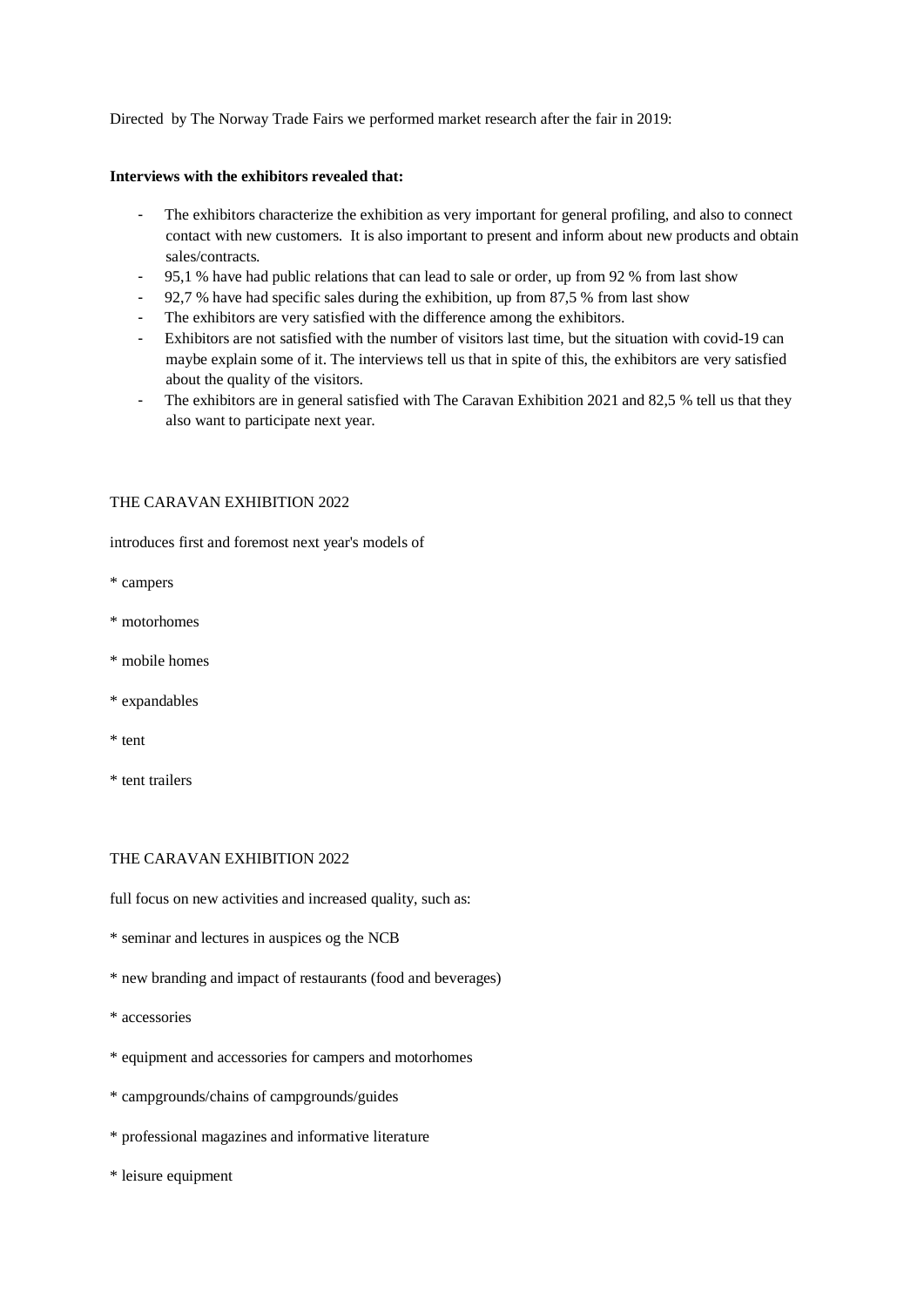\* camping expansions

- \* organisations
- \* financing
- \* cleaning products

\* assurance

#### THE CARAVAN EXHIBITION 2022

- is a public fair which brings together camping enthusiasts from all over Norway.
- is a public fair for people who are attracted to campers, motorhomes and the freedom that this form of leisure or lifestyle implies
- is a public fair for people who want to be updated about the next years campers, motorhomes,expandables, tent trailers and accessories
- is a public fair for people who want to use campers/motorhomes in connection with leisure activities and sports.

### **THE CARAVAN EXHIBITION 2023**

THE CARAVAN EXHIBITION 2023 is planned to take place from 14 - 17 September 2023 (week 37).

## **The Fair Area**

THE CARAVAN EXHIBITION 2021 takes place at Norway Trade Fairs, Lillestrøm.

Indoors:

- Hall A1: 2.600 sq.m. gross
- Hall B: 7.300 sq.m. gross
- Hall C: 8.000 sq.m. gross
- Hall D: 10.700 sq.m. gross
- Hall E:  $7.200$  sq.m. gross
- Total: 35.800 sq.m. gross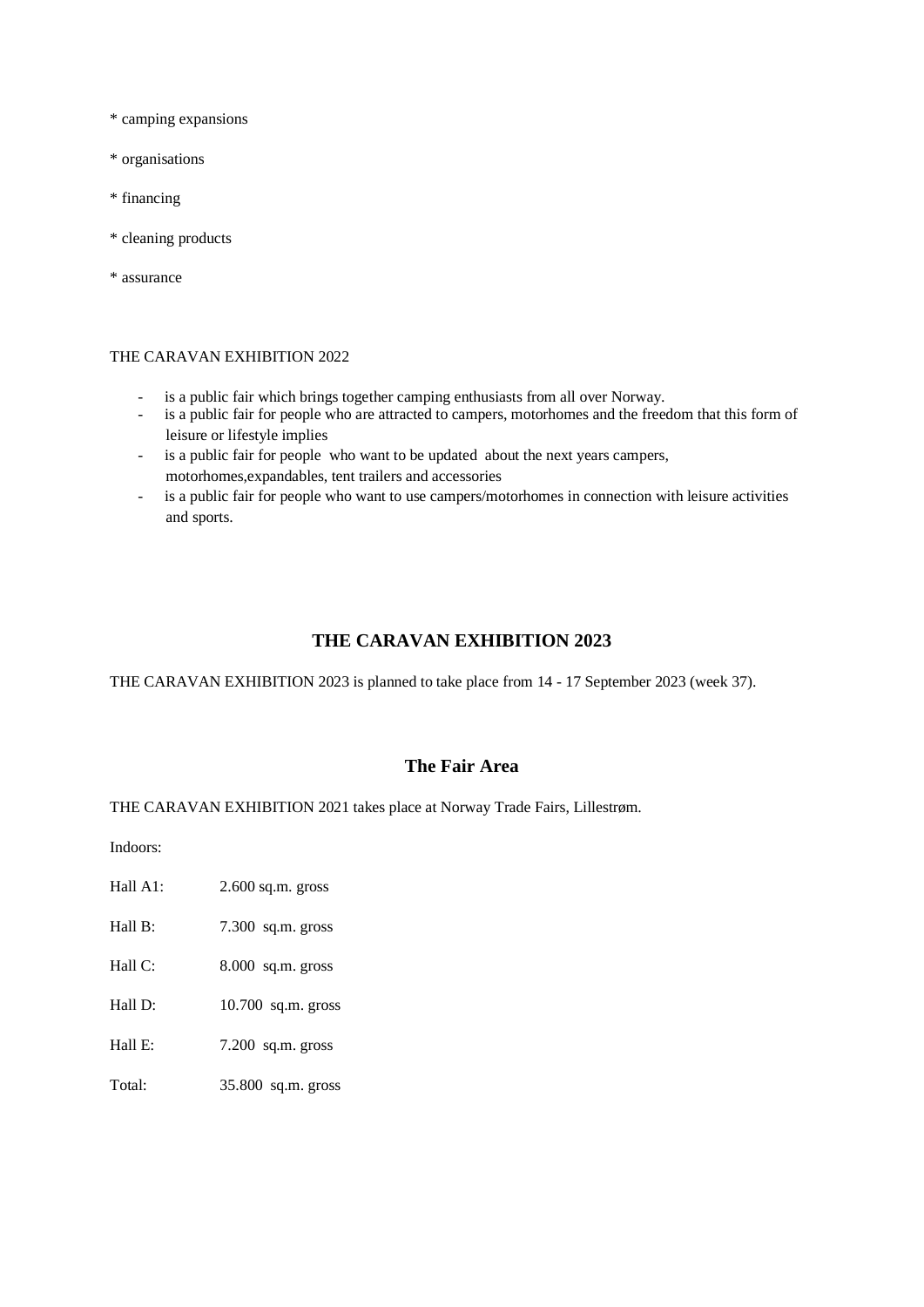### **Stands with wall systems**

This area is for exhibitors needing smaller stands of 12 sq.m. and larger. The walls around the stands are white, and 2.5 m high. Each stand is equipped with a facia girder on which the company sign can be mounted, and a bracket for a spotlight. The stands are either 3 or 6 m deep. The minimum stand size is 12 sq.m. Both the walls and cleaning of the area are included in the rental. For price information please see the attached application form.

### **Floor space without wall system**

This is the area for exhibitors who need more space. The stands are open and include no structures or fixtures of any kind. The minimum stand size is 50 sq.m. Cleaning is included in the price. For price information, please see the attached application form.

The fair leadership reserves the right to end registration of exhibitors and to reduce assigned floor space, in case the fair should be fully subscribed prior to the deadline.

# **The Fair Campground**

The fair campground will be established at Hellerudsletta, with shuttlebuses free of charge.

# **Marketing**

The fair is broadly marketed through announcements in periodicals, local and national marked channels in near cooperation with NCB. See our homepage **[www.caravanmessen.no](http://www.caravanmessen.no/)**

## **The Fair Program**

As last year we will continue cooperation with all magazines connected to the caravan industry. We have had very good conversations with several magazines, and they will adapt their editions to The Caravan Exhibition.

This means that you as exhibitors are free to choose your marketing absolutely independent of The Fair Program.

We think and hope that this will make your advertising easier before The Caravan Exhibition.

We will also increase our marketing towards the audience.

#### **Hint us about "good stories" - win NOK 10.000**

To attract attention from the medias (newspapers/online newspapers, TV, Radio) is a big challenge, but we know that good stories as

- "the family sold their cottage to buy a camper"
- "the couple sold their boat to buy a motorhome"
- "the sports family lives in a camper/motorhome every weekend to be near the arrangement and for saving money"

can be stories that the journalists want to write about. If you have such a story – make a hint to Konrad Sel, email [konrad.sel@upl.no,](mailto:konrad.sel@upl.no) phone +47 920 32175.

The best hint will be compensated worth NOK 10.000 and the winner will be presented on the opening day Thursday 17 September – more info will come.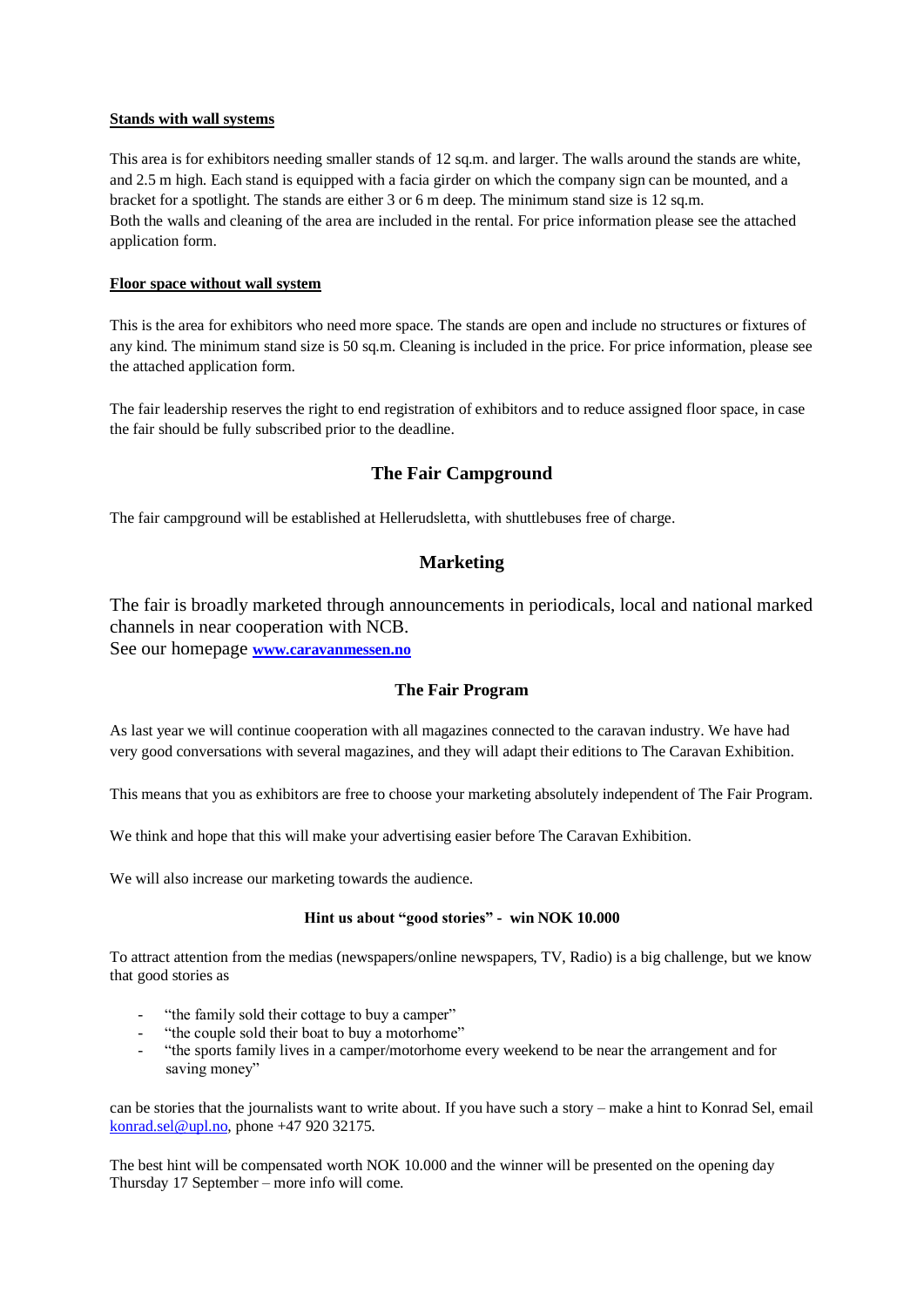# **Covid -19 Pandemi/new pandemic**

The organizer plans that as the Caravanmessen can be carried out in September 2022, but at the same time everyone must take into account any infection control measures imposed by the authorities. If the Caravanmessen is completely shut down by the authorities, all advanced payments will be refunded. There will be a close dialogue between NCB and registered exhibitors so that we solve this to the benefit of all parties.

# **Stand Rental**

The base rent is NOK  $6.000 + \text{VAT}$ , per exhibitor.

#### **Stands with wall systems:**

This is an area with wall systems installed by the organiser. The minimum stand size is 12 sq.m.:

NOK 1.095 + VAT per sq.m. The price includes pre-installed white walls.

#### **Floor space without wall system/dividers:**

This is an area with open stands and no dividers installed by the organiser. The minimum stand size is 50 sq.m.

First 100 sq.m. NOK 445 + VAT per sq.m.

From 101 sq.m. - 200 sq.m. NOK 345 + VAT per sq.m.

Over 200 sq.m. NOK 155 + VAT per sq.m.

#### **Special stands for Campgrounds and Destination Companies (3 x 4 m.):**

NOK 12.250 + VAT per stand

(base rent does not apply here)

The price includes daily cleaning.

Additional rental equipment can be ordered on a separate form.

## **Parking**

Exhibitors will have their own parking spots. A parking permit for the period must be purchased from Norway Trade Fairs. Information about order forms are sent out after receipt of the registration form.

The fairgrounds include a large parking lot where visitors can park for a fee.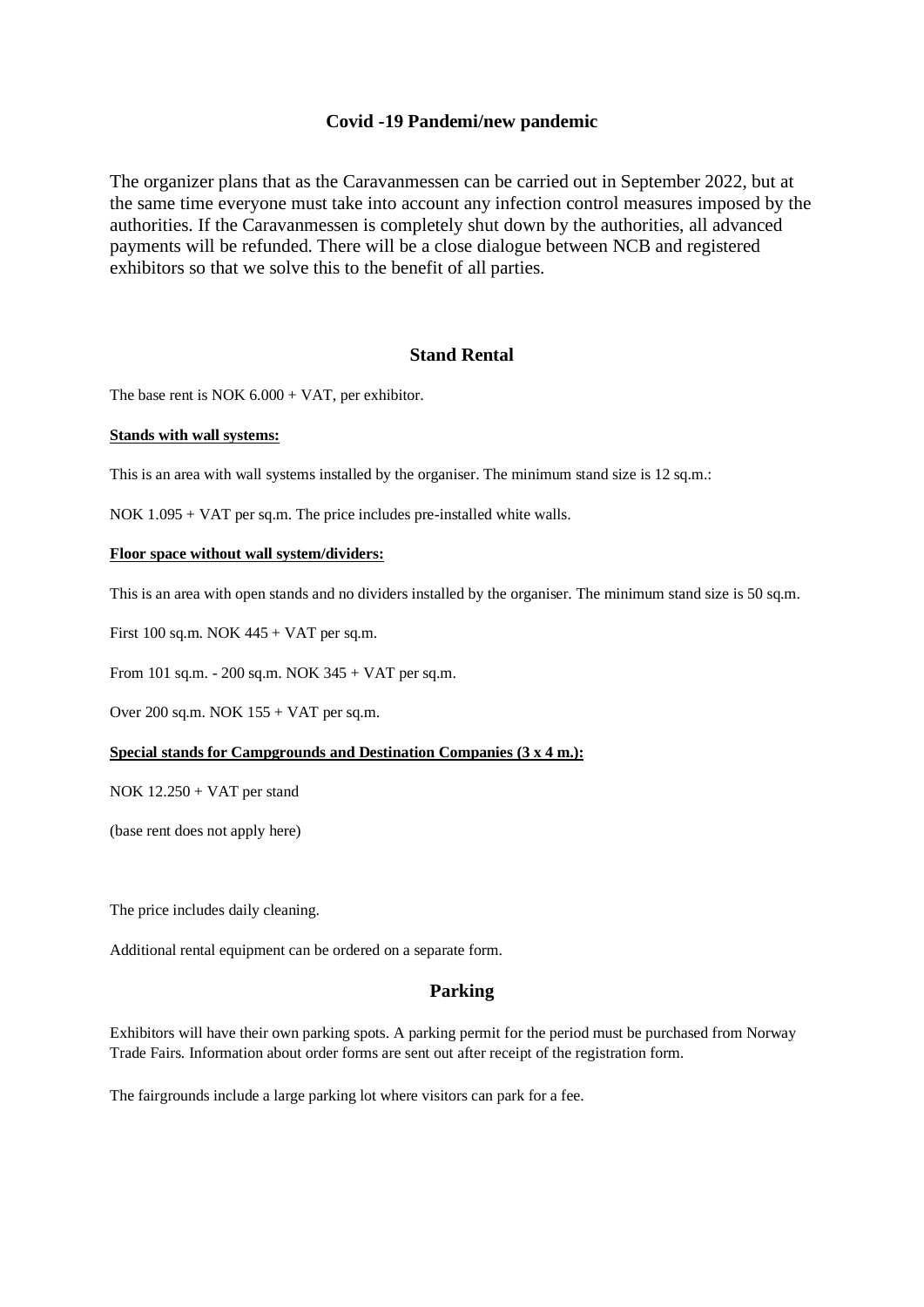# **Admission Fee for Visitors**

Adult NOK 220

Child NOK 110

Family NOK 440

Concessionary ticket NOK 200 Customer ticket NOK 200

All ticket purchases will be digital, like it was last time!

# **Opening Hours for the Fair**

## - **Subject to change**

#### **Thursday 16 September:**

Open to the public 10 a.m. - 6 p.m.

### **Friday 17 September:**

Open to the public 10 a.m. - 6 p.m.

### **Saturday 18 September:**

Open to the public 10 a.m. - 6 p.m.

#### **Sunday 19 September:**

Open to the public 11 a.m. - 4 p.m.

No permission for disassemblies before after half past 4 p.m.

If disassemblies start to early, the exhibitor can be fined NOK 10.000. In the utmost consequence, this may lead to no permission to participate in the exhibition next year.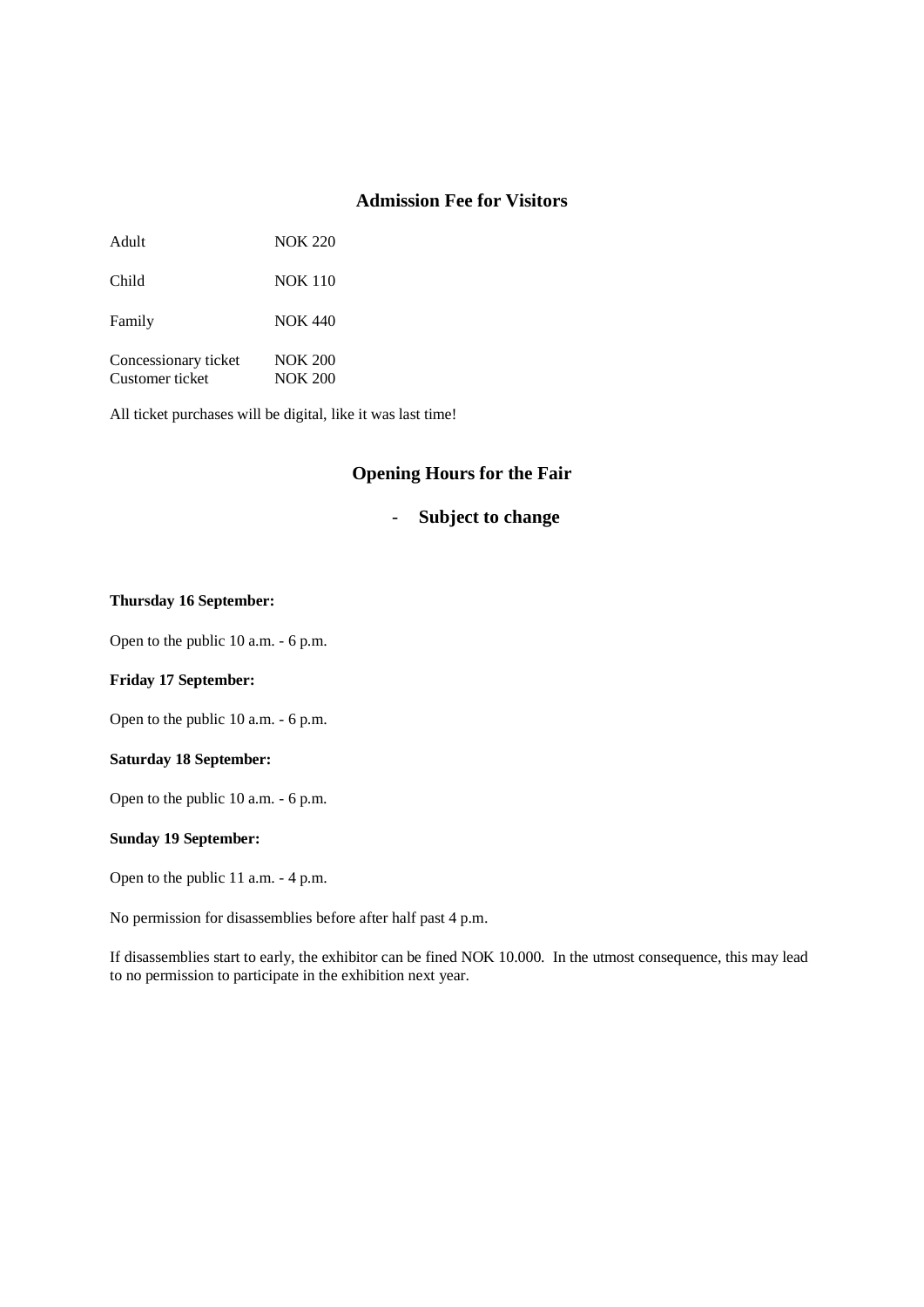## **Deadlines**

## **- subject to change**

\* Registration/Reservation by 15 March 2022

\* After 15. March 2022 all prices increases by 20% an allocate space continuously

\* 50% of stand rental due 15 April 2022 according to invoice

\* Remainder of stand rental due 15 June 2022 according to invoice

\* Inside set-up 8 a.m. on Tuesday 13 and Wednesday 14 September

\* Disassembly must be completed by 1 p.m. on Monday 19 September

# **Food Services**

There will be several places where food and drinks can be purchased in the fair halls. Exhibitors have their own cafeteria.

### **Hotels**

Thon Hotel Arena is located right beside Norway Trade Fairs.

Telephone: +47 66 93 60 00, use booking reference "Caravan 2022".

# **Vehicle Access to the Exhibition Hall for Loading and Unloading**

**Hall A1: 1** cargo door for (un)loading

Height x Width:

4,5 m x 5,2 m

**Hall B: 5** cargo door for (un)loading

Height x Width:

B1 6,4 x 6,0

B2, B3, B4, B5 5,3 m x 5,2 m

**Hall C: 3** cargo door for (un)loading

Height x Width:

C  $1 - 6,4$  m x  $6,0$  m

C3, C4 – 5,2 m x 5,2 m